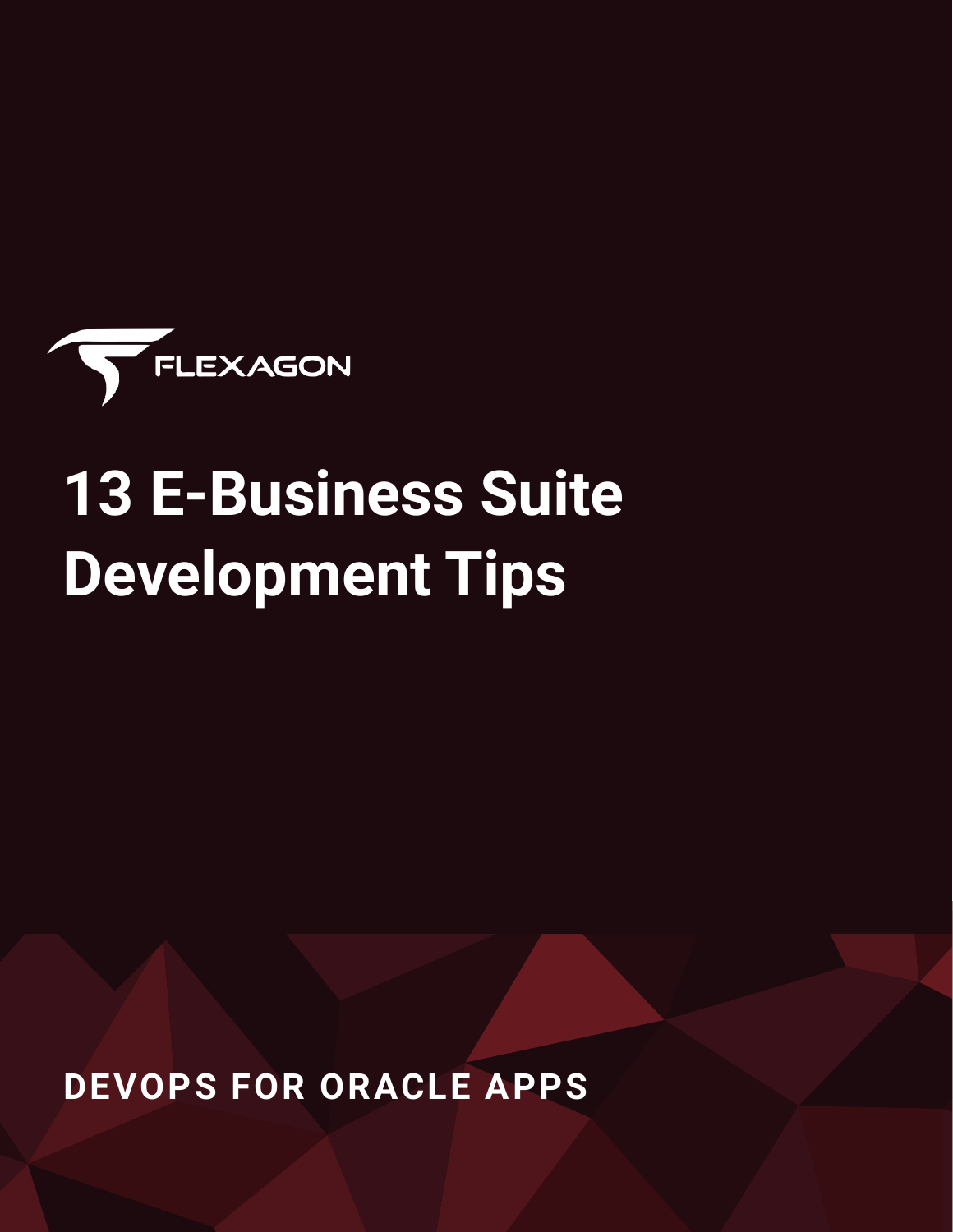

## **Table of Contents**

- **EBS Development Processes 1**
- **13 Best Practices for E-Business Suite Development 1**
- **Standardize Naming Conventions 1**
- **Use FNDLOAD for AOL Files 2**
- **Track AOL Changes in Your SCM 2**
- **Use SCM Systems and DevOps Tools to Manage Source Control Folders 2**
- **Simplify Server Management and Reduce Problems with Automation 4**
- **Improve Versioning for Package Migration 4**
- **Structure Your Code 5**
- **Know When to Use Patch vs. Run Edition 5**
- **Understand Post-Refresh Processes 6**
- **Create Reusable Frameworks 6**
- **Reduce Manual, Repeatable Tasks with Idempotent Database Scripts 6**
- **Avoid Hard Coding 7**
- **Automate and Group Tasks Together 7**
- **Use Standards and Automation to Improve Oracle EBS App Development 8**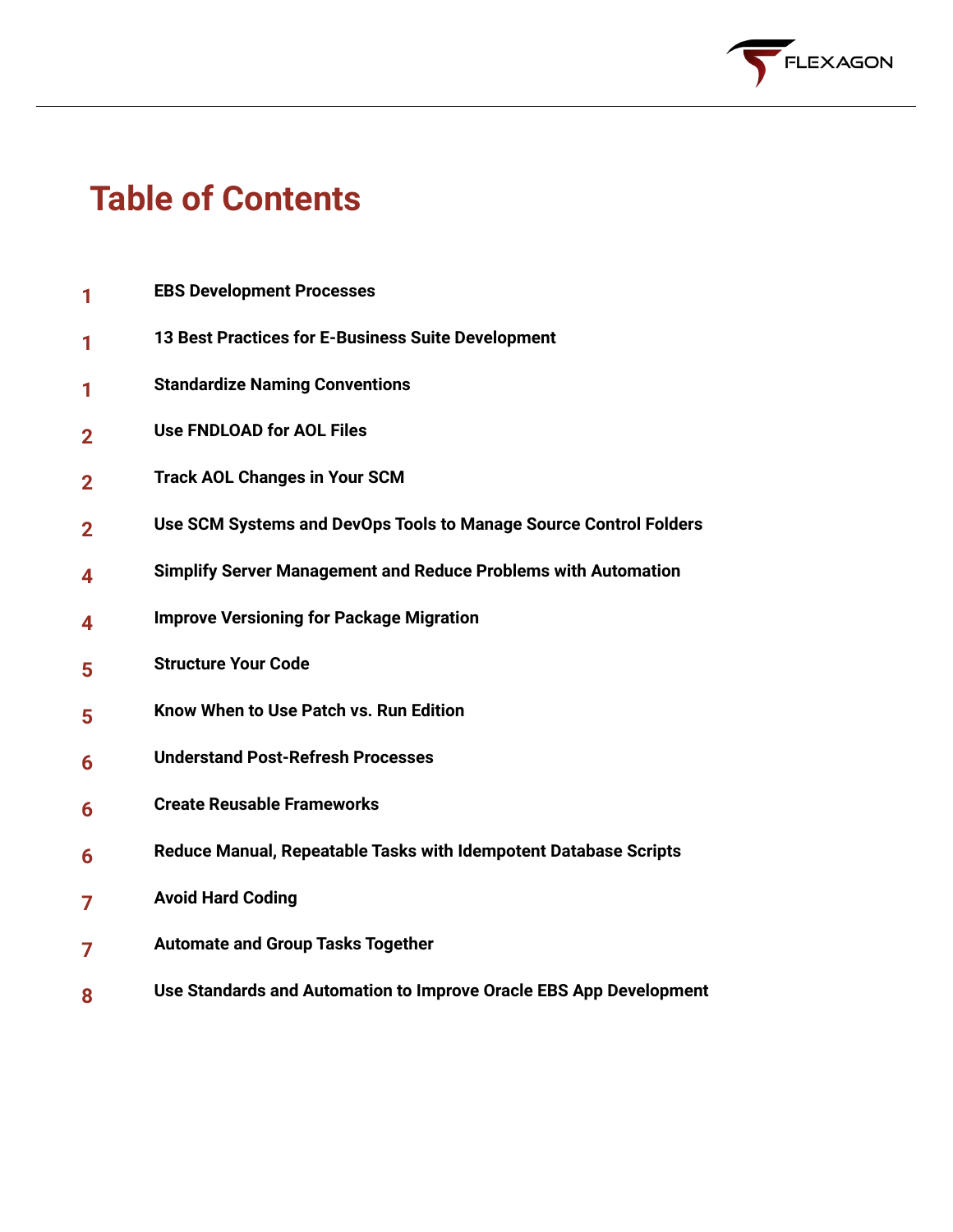

## **EBS Development Processes**

The most effective development processes are tailored to the company and the product IT teams are working with. The most effective teams develop standardized processes that help reduce errors and speed up the software delivery lifecycle, while increasing efficiency for their specific product.

DevOps spans people, process, and technology and can be integrated into every IT team. Combined with best practices for each team's technical landscape, it can create more effective processes that deliver high-quality software to market in less time.

That's especially true for IT teams working on Oracle apps such as E-Business Suite. Combining DevOps practices with specific development tips for E-Business Suite will make entire teams more effective and produce greater results for end users.

At Flexagon, we've been helping IT teams integrate DevOps practices and tools into their current processes for years - and have deep expertise in Oracle technology, including E-Business Suite. We've combined our experience with E-Business Suite with general DevOps and development best practices to create a list of 13 development tips for Oracle EBS.

These tips will help developers standardize their processes, save time, and reduce errors throughout development, testing, and deployment to production. They may even contribute to your efforts to shorten the software delivery lifecycle, and will compliment continuous methodologies like continuous integration and continuous delivery.

## **Best Practices for E-Business Suite Development**

#### **Standardize Naming Conventions** 1

Don't waste time naming database objects based on standard conventions, then using ad hoc naming for file system objects. Instead, come up with naming conventions that can be easily replicated in scripts, executables, reports, forms and more. By taking this approach from the beginning, any out-ofcontext coding, for example in a JIRA ticket, can be easily understood.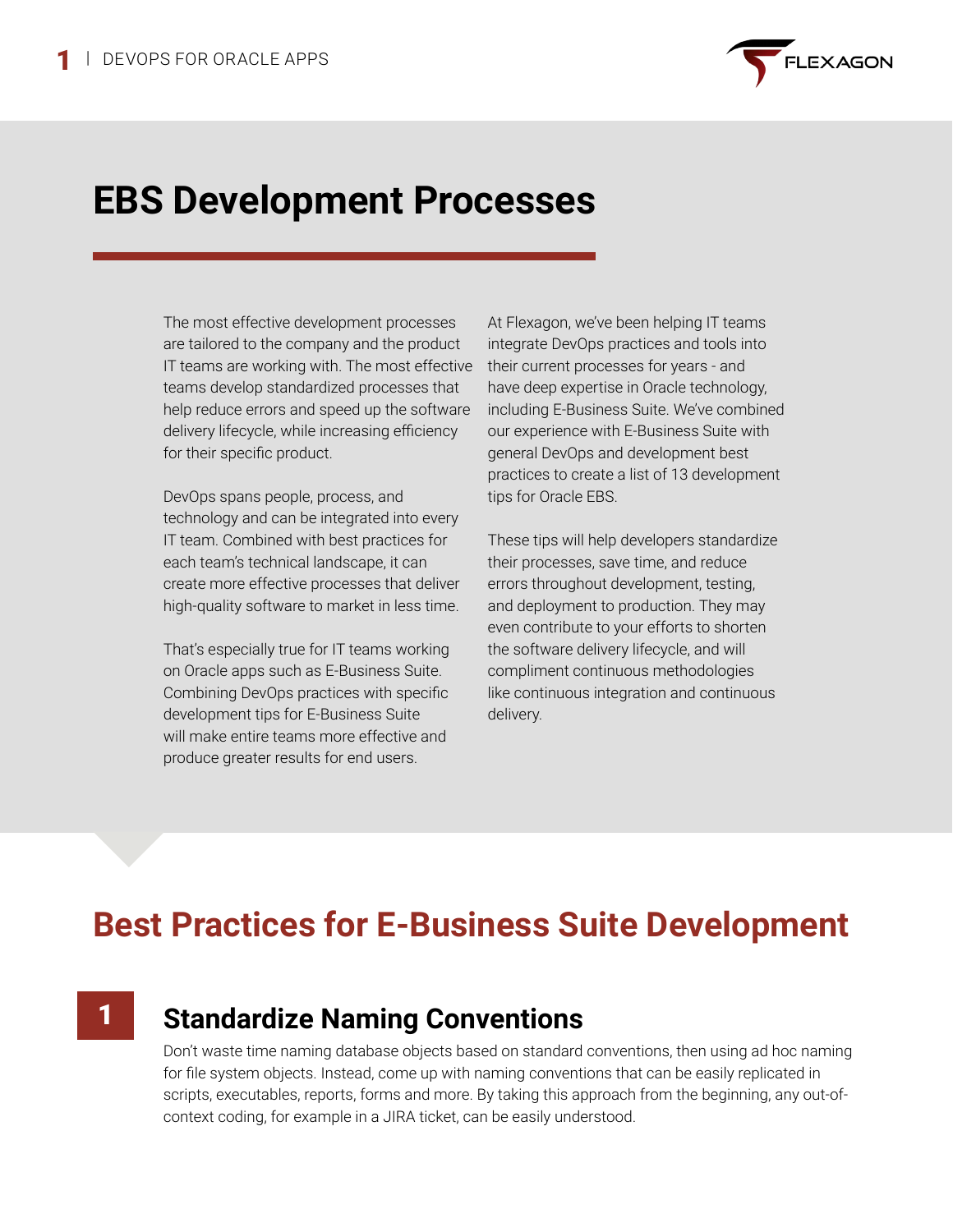

### 2 **Use FNDLOAD for AOL Files**

Oracle Application Object Library (AOL) is a collection of pre-built application components and facilities, which consists of forms, subroutines, concurrent programs, reports, database objects, messages, menus, responsibilities, flex field definitions, and various other library functions.

Virtually every EBS implementation will have AOL definitions and require synchronization of the data across EBS instances. Oracle provides a concurrent program, FNDLOAD, for both downloading and uploading AOL objects. This becomes the core building block for migrating the data across instances. Other, less desirable options include manual synchronization (error-prone) or RPA technology (complicated).

You can use FNDLOAD to download the source AOL definition as .LDT files from the source. You can also use FNDLOAD to upload the .LTD files to the target instance, completing the migration.

#### **Track AOL Changes in Your SCM** 3

Development teams most often implement AOL changes in a shared EBS Development environment. Since EBS does not keep track of revisions of changes, it is a best practice to extract each AOL change to an .LDT and record the revision as a commit into your source control system.

You can use DevOps tooling to automate the migration of the AOL changes using the FNDLOAD program. As with any file, you will have visibility into which revisions of your AOLs where deployed, when, where, and by whom.

#### 4 **Use SCM Systems and DevOps Tools to Manage Source Control Folders**

Source Control Management (SCM) Systems, such as Git or Subversion, provide a platform for managing the lifecycle of documents and other files. Every change to a file is recorded with a revision number and provides easy recall of any change. Other common features include branching, merging, and revision history. A mature source control management practice is critical for an effective DevOps implementation.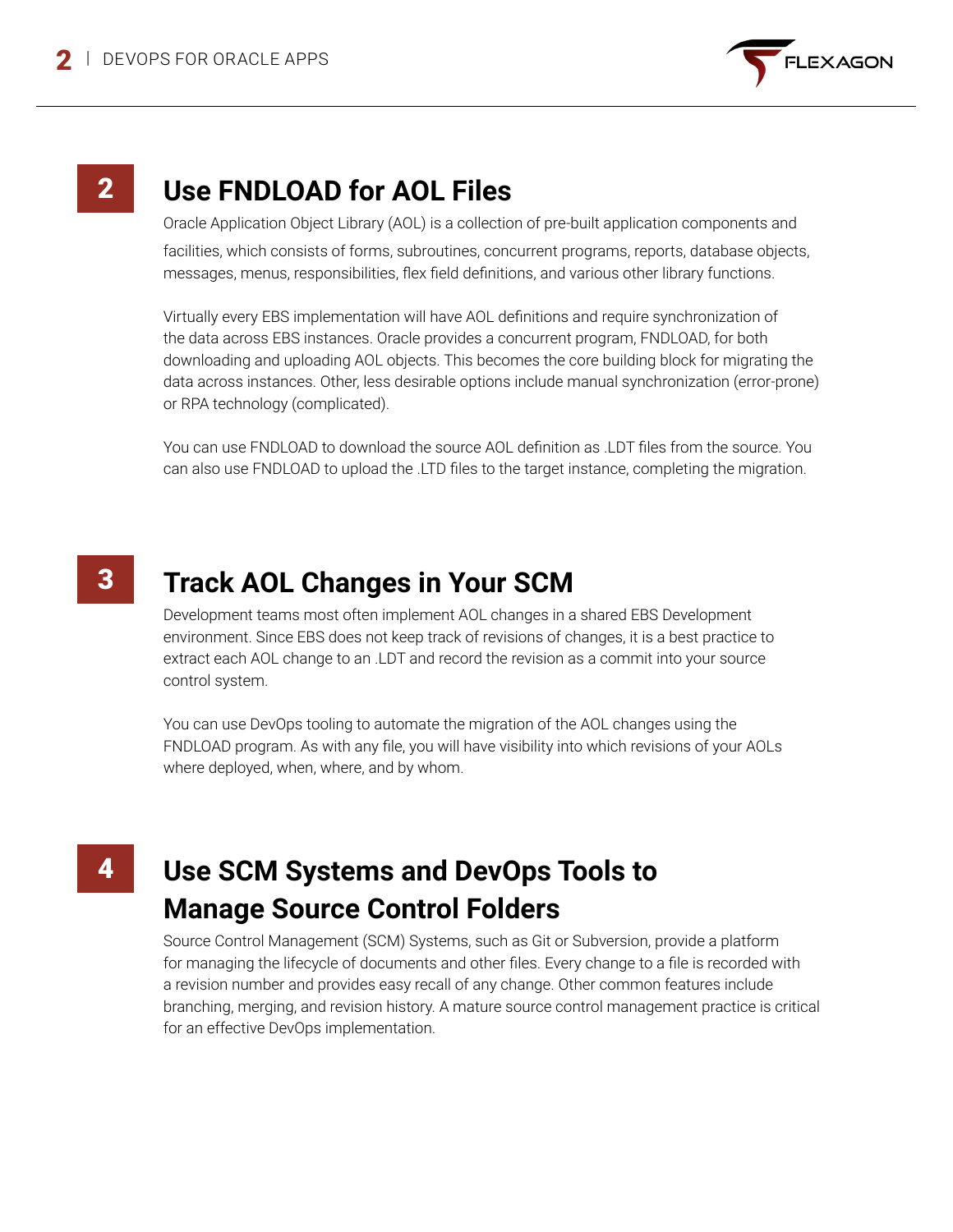

#### **The key capabilities include:**



**Visibility into the full history of every change made to a file - what changed, who changed it, and why**



**Easily revert to any previous revision of a file**



**No need to block all other users from updating a single file while you complete your changes, since every change is a revision and you can easily merge changes together** 



**Teams can work against a single file repository, without a requirement of explicitly keeping backups and keeping track of which files are the "latest"**

DevOps tools provide lineage with the SCM to provide insight into your SDLC, right down to the file level. After an issue is reported, you can easily identify who made a change to a configuration file at what time, as well as when that change was deployed to production. In comparing the change to the previous revision, you can see exactly what changed and view a description of why the change was made.

DevOps tools often provide pipelines for managing how changes are propagated across environments in your infrastructure, including capabilities for code reviews, approvals, scheduling, and more. Integration with the SCM enables you to associate the deployment requests to particular revisions of the source files, providing context for the request to support an approval (e.g. code reviews). And, since the ultimate process prevents issues in the first place, the lineage also arms operations teams with the data to satisfy IT auditors.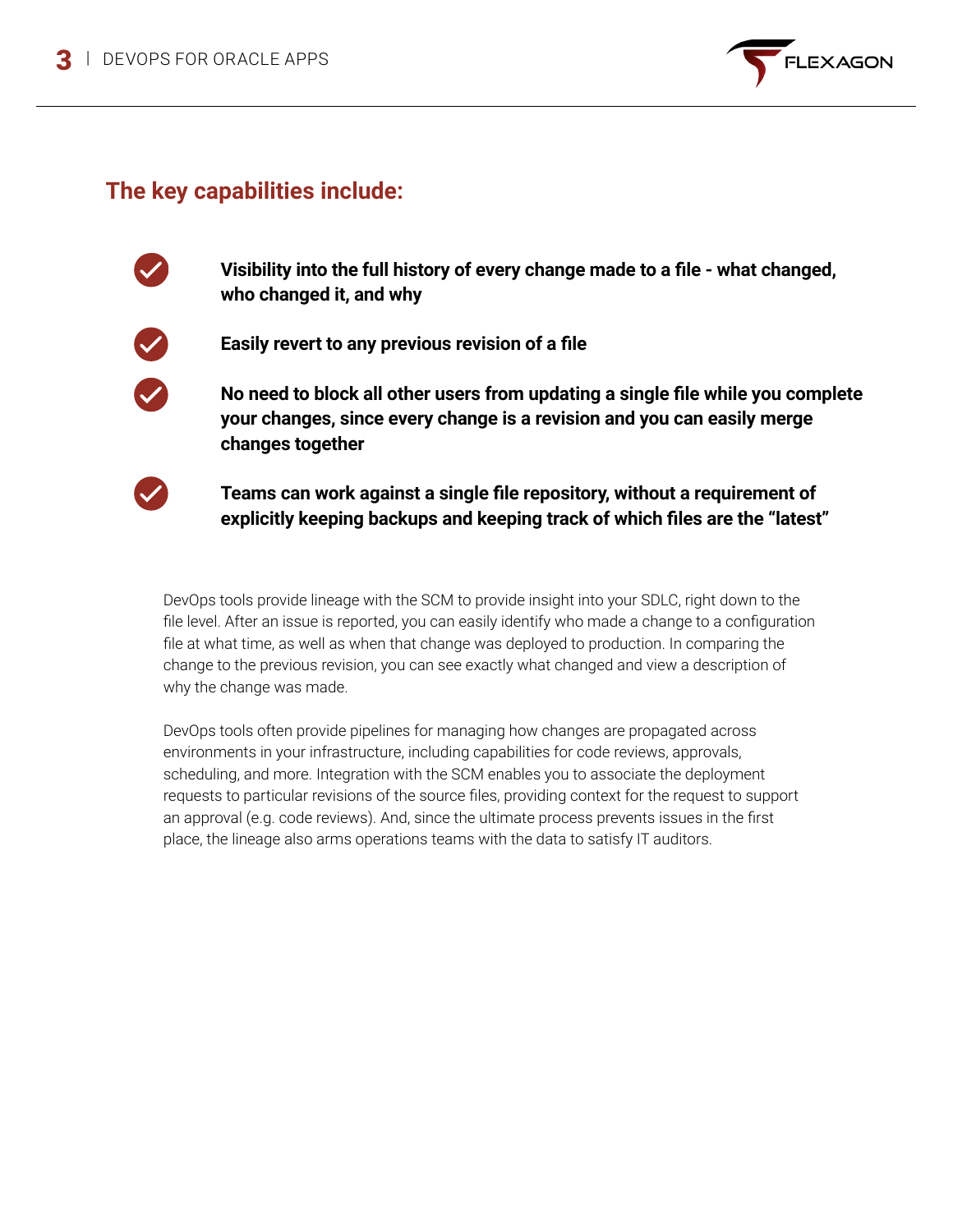

#### 5 **Simplify Server Management and Reduce Problems with Automation**

Oracle E-Business Suite consists of many different servers, services, and workflows. Each of these components requires different handling to stop, start, restart, enable, or disable. Managing these different server components is not an easy task.

#### **Automating server management is critical for production environments for the following purposes:**

Determining which server/component to start instead of starting/stopping/ restarting all the servers



Reducing downtime by replacing manual processes with automation

Combining with deployment operations to ensure deployed changes go into effect

Adding approvals and/or notifications to increase control and visibility

6

#### **Improve Versioning for Package Migration**

Unfortunately, it's common for IT teams to migrate packages, then find out that they aren't working with the latest version of the code. Not only is that frustrating, it wastes time and extends your software delivery lifecycle.

Instead of struggling to identify which version of code you're working with, make reviewing package versions easier by adding a version code right after the header revision comments in your PL/SQL package. This can be done manually by the team, or using DevOps tools and continuous processes to ensure this is done each time code is migrated.

While some companies use version codes, DevOps tools are by far the preferred choice. The best DevOps tools allow you to clearly see what revisions of the source are included with the build and how they tie back to the source control system. Not only do they improve visibility, but they eliminate the manual versioning tasks that many teams without DevOps tools do regularly.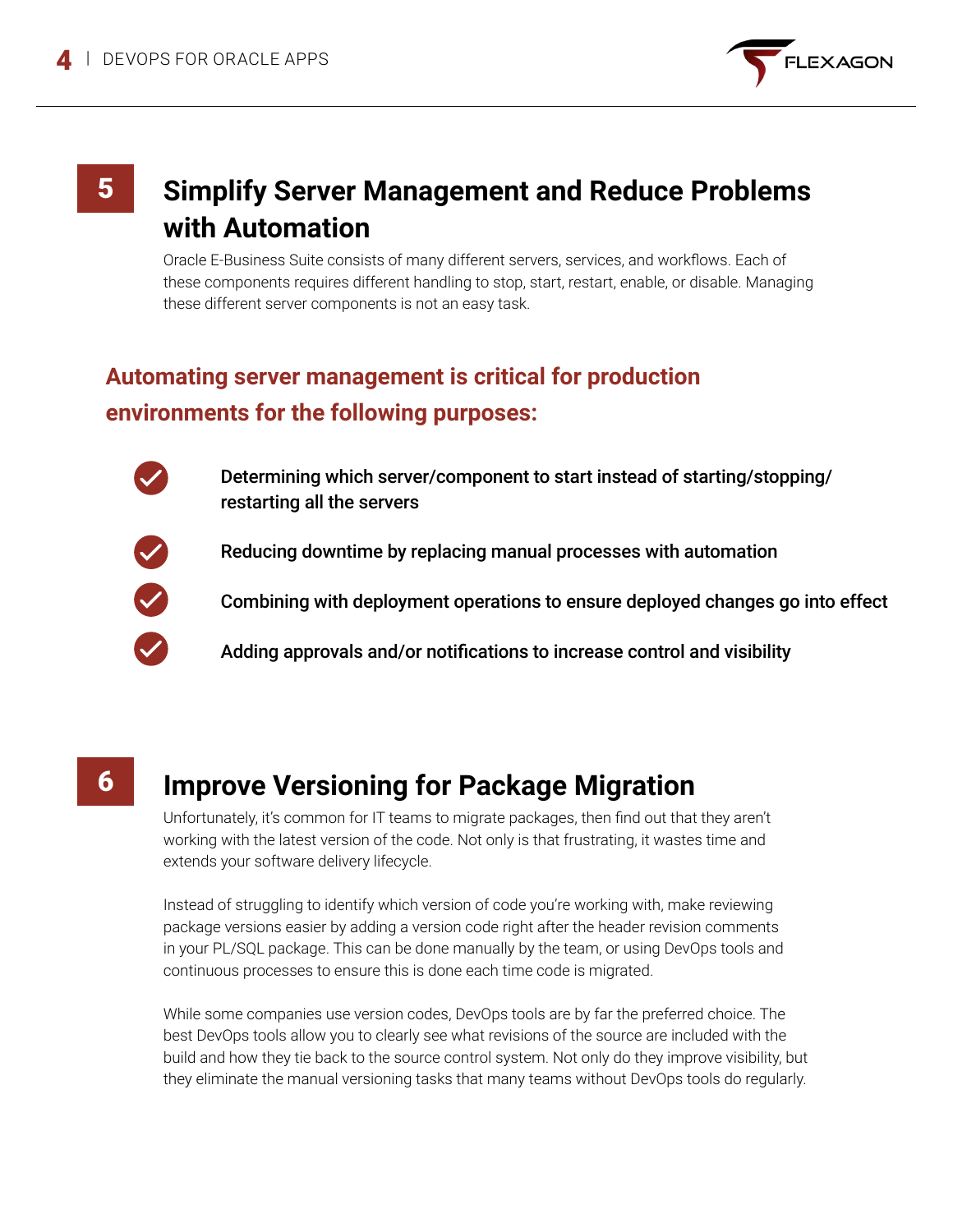

### **Structure Your Code**

All coding – not only packages being readied for migrations – should follow standard protocols. The aim here is to make the application's code as simple and readable as possible. Use the case function or indent code consistently to make code fragments easy and predictable to read.

Whatever code structure you use, keep it consistent throughout your organization. Everyone should be able to easily view and understand code using the same system.

#### **Know When to Use Patch vs. Run Edition** 8

Oracle E-Business 12.2 and above comes with editions (Run and Patch). You can deploy your customizations directly to Run Edition or apply to Patch Edition (Online Patching) by following ADOP patching phases.

#### **Online Patching cycle consists of the following major phases:**



Online patching reduces downtime and is also called 0 downtime deployment. You can also deploy changes directly into the run edition. This option should be used when changes are small or when the new online patching options are not adopted.

It's also important to note that while you can deploy the patch edition without runtime, applying it to the live system requires a cutover process that can take a significant amount of time, especially for large patches. For example, FlexDeploy customers typically deploy all customizations directly to the run edition.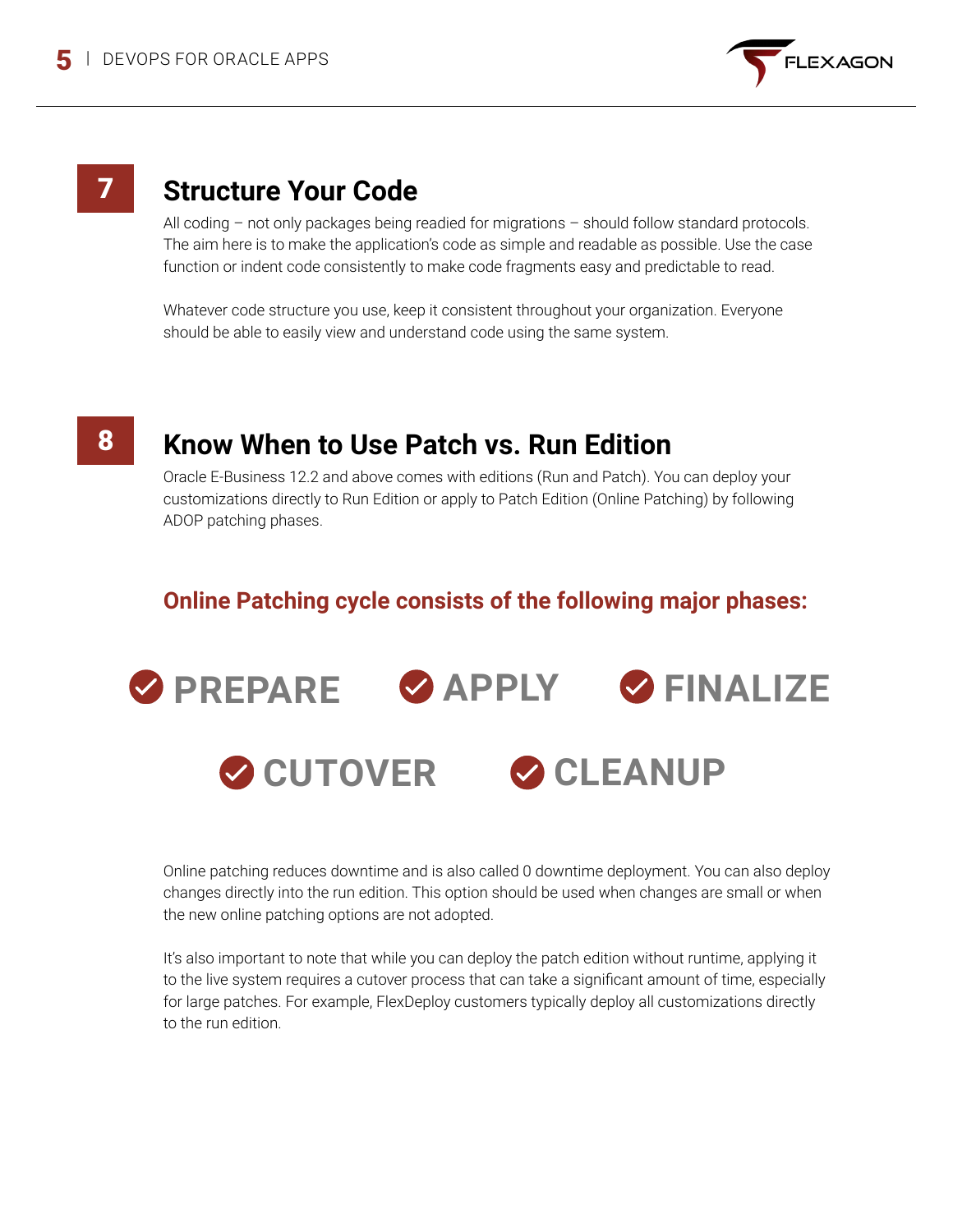

#### 9 **Understand Post-Refresh Processes**

Cloning/refresh is a process used to create an identical instance from an existing instance. It is also used to refresh an existing instance, (mostly a non-production EBS instance,) from another, (mostly production EBS,) instance. It is normal practice in the EBS-world to copy/refresh the EBS instance from production to one or all the non-production instances every few months. In the normal cloning process, the cloned instance's file system and DB gets replaced from source instance (prod).

Due to the clone/refresh all the files that were deployed recently (that are not in production yet) will get replaced with whatever is in production. Developers need to re-deploy all the lost files.

#### **Create Reusable Frameworks** 10

Your IT team doesn't need to spend time learning new development frameworks and standards unless there's a specific need. So, as you create frameworks to develop your current Oracle applications, be sure they can be replicated in future implementations.

For example, you can develop a standard set of 20 inventory categories that follow a set of naming conventions that can be used across projects. Use these frameworks across teams and with all your Oracle EBS development tools to create in-house standards that save time.

## 11

#### **Reduce Manual, Repeatable Tasks with Idempotent Database Scripts**

EBS implementations are composed of large volumes of database objects and PL/SQL programs. Like any EBS object, these definitions must be synchronized across many environments in your topology. Often, these objects are migrated across environments by the DBA by executing DDL/SQL scripts provided by the development team.

One of the biggest challenges in automating the process is managing updates to existing Oracle database objects. This is pretty simple for objects which have CREATE OR REPLACE objects, but that is not the case for many of the object types (e.g. tables, indexes, sequences, etc.). For example, you cannot execute a create table statement if the table already exists. This is most often managed by writing scripts that are dependent on the state of the object in the target environment. When it comes to automating the process, this becomes a challenge.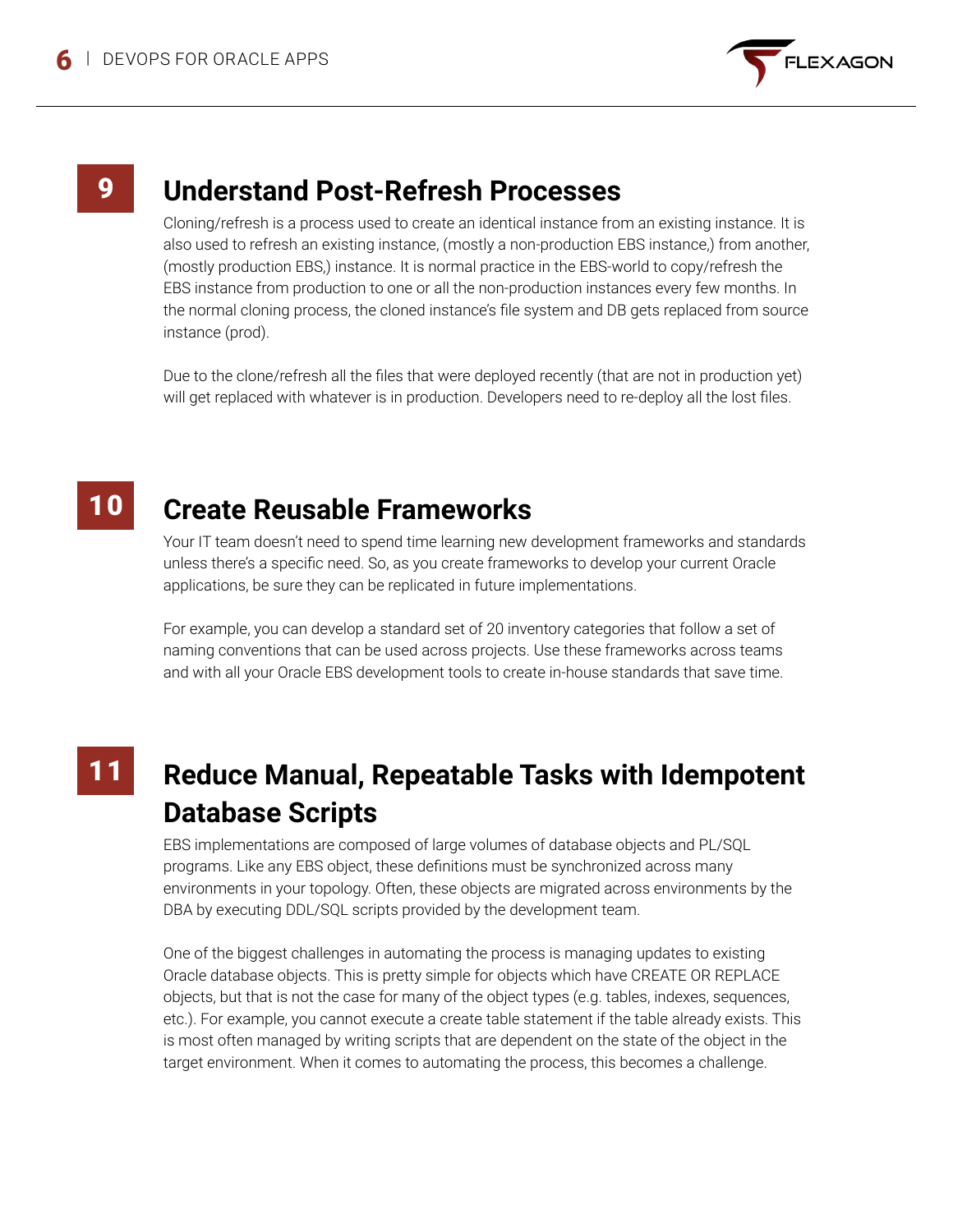

One technique is to create all DDL/SQL scripts to be idempotent, yielding the same result even when applied several times. If you follow this practice, you can maintain a single script that is used to apply changes across all environments, track the revision of the script across environments, and foster healthier relationships between developers and DBAs.

There are different techniques used, which vary by object type. In most cases, however, the scripts must check the current state and adopt its behavior. For staging tables or stateless objects, simply dropping and re-creating the object is the best method (taking care not to fail if the object does not exist). For stateful objects, such as permanent tables and sequences, you must handle insert/update conditions, all while preserving any state.

#### **Avoid Hard Coding** 12

Hard code or configure? The choice seems obvious, but it bears repeating: always configure to avoid complications and additional work down the road.

In times when you feel inclined to assign values to your code – either strings or numeric – consider where else you can get this data. If it's not available elsewhere, it is best to take the time to developing custom profile options, descriptive flex fields (DFF) or key flex fields to more effectively itemize categories.

#### 13

#### **Automate and Group Tasks Together**

Most organizations have a few environments for various purposes like development, system testing, performance testing, production, etc. For successful delivery of features to production, it is essential that development teams adopt automation practices.

Automation can be employed to do various mundane tasks like configuration and code deployment, quality testing, and more. Automation should help avoid errors and force consistency, which means a reduction in downtime and outages. In cases where tasks need to be done during late night or weekend hours, automation and scheduling can also help improve work-life balance.

As organizations adopt automation, it is good idea to provide tools for visibility into automated changes to diagnose problems or for audit tracking for various compliance processes. Tools that make it easy to group changes together for promotion may also help you manage your EBS software delivery lifecycle that spans anywhere from a few days to weeks or months.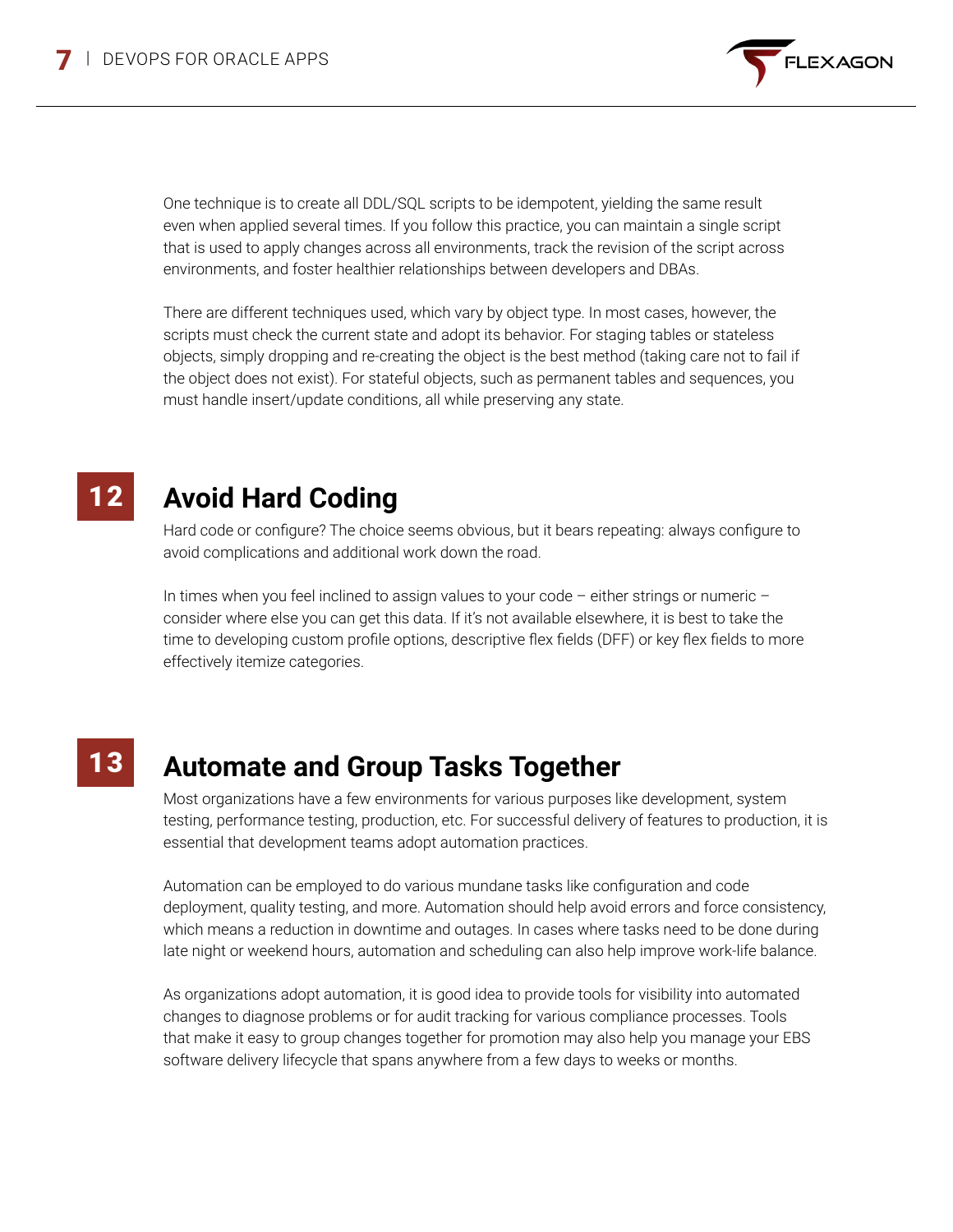

## **Use Standards and Automation to Improve EBS App Development**

Oracle products are highly specialized, and IT teams working on them typically develop their own in-house processes based on guidelines from Oracle and experience with E-Business Suite. Framing that into standards and automating processes to reduce manual, repeatable tasks and cut down on errors can greatly improve app development.

**DevOps tools often provide pipelines for managing how changes are propagated across environments in your infrastructure, including capabilities for code reviews, approvals, scheduling, and more.**

To supplement your in-house processes and best practices, you can also consider adding DevOps tools with application release automation and other functionality to your IT toolset. These tools will further alleviate the burden of manual work on your team, helping streamline processes and mainstreaming the best practices that are already in your processes.